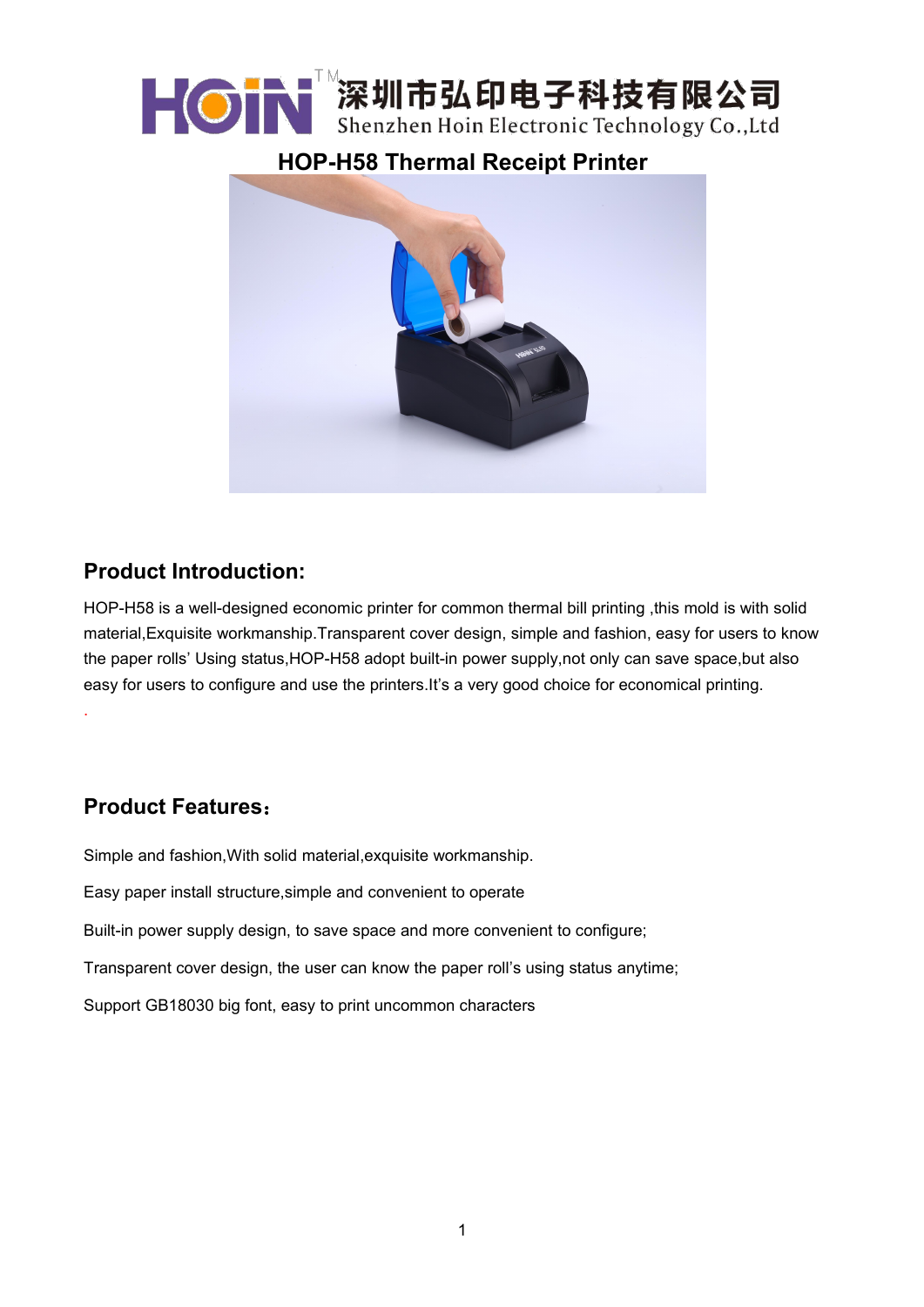┣ ◎ kenzhen Hoin Electronic Technology Co. Ltd Shenzhen Hoin Electronic Technology Co., Ltd

Support multi language print, suitable for users all over the world;

Support download and print LOGO&graphics ;

Support Windows, Linux, Android and IOS system printing

### **Application Area**:

Shopping malls, restaurants, stores, warehousing, taxation, banking, medical, postal

#### **Parameters**:

| <b>Items</b> |                       | <b>Parameters</b>                                          |
|--------------|-----------------------|------------------------------------------------------------|
|              | Printing              | <b>Thermal Line</b>                                        |
|              | Method                |                                                            |
|              | Printing              | 48MM                                                       |
|              | Method                |                                                            |
|              | Resolution            | 384dots/Line (8dots/mm, 203dpi)                            |
| Print        | <b>Printing Speed</b> | 90mm/Second                                                |
| parameters   | Interface Type        | USB, USB+Bluetooth, USB+Wifi, Serial                       |
|              | Line Spacing          | 3.75 mm (Can adjust line spacing by command)               |
|              | Line No.              | Font A:32 character /Line                                  |
|              |                       | Font B:42 character/Line                                   |
|              |                       | Simple, traditional Chinese-16 lines                       |
|              | Character             | Standard GB18030 simplified / traditional Chinese Fonts    |
|              | <b>Character Size</b> | ANKcharacter, Font A: 1.5×3.0mm (12×24 点)                  |
|              |                       | Font B: 1.1×2.1mm (9×17 点) Simplified/Traditional Chinese: |
|              |                       | 3.0×3.0mm(24×24 Dots)                                      |
| Bar code     | Extended              | PC437/Katakana/PC850/PC860/PC863/PC865/WestEurope/         |
| Character    | character set         | Greek/Hebrew/EastEurope/Iran/WPC1252/PC866/PC852/P         |
|              |                       | C858/IranII/Latvian/Arabic/PT151,1251/PC737/WPC/1257/T     |
|              |                       | haiVietnam/PC864/PC1001/(Latvian)/(PC1001)/(PT151,1251     |
|              |                       | )/(WPC1257)/(PC864)/(Vietnam)/(Thai)                       |
|              | Bar code              | 1D bar code:                                               |
|              |                       | UPC-A/UPC-E/JAN13(EAN13)/JAN8(EAN8)CODE39/ITF/             |
|              |                       | CODABAR/CODE93/CODE128                                     |
|              |                       | 2D bar code: QRCODE                                        |
| Graphics     | Graphics              | Supports bitmap download and print                         |
| printing     | printing              |                                                            |
| Paper        | <b>Type</b>           | <b>Thermal Roll</b>                                        |
|              | Width                 | 57.5±0.5mm                                                 |